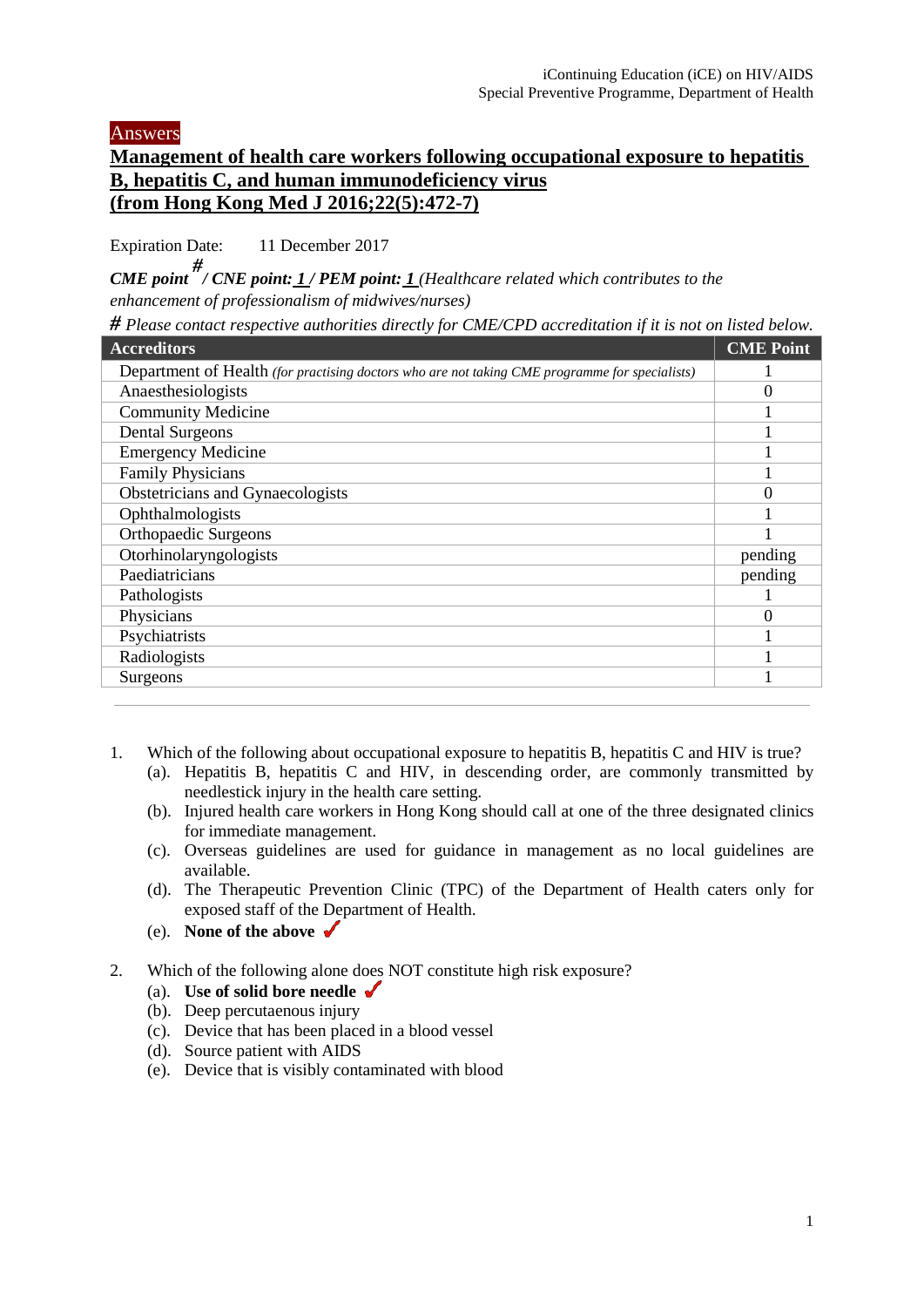- 3. Which of the following is NOT counted as health care workers among those referred to TPC?
	- (a). Ward attendants
	- (b). Phlebotomist
	- (c). Inoculators
	- (d). **Workman of sheltered workshop**
	- (e). None of the above
- 4. Which of the following statement is true for HIV post-exposure prophylaxis (PEP)?
	- (a). Used alone, zidovudine achieves only an 18% reduction in risk of HIV seroconversion after percuataneous exposure to HIV infected blood.
	- (b). PEP is effective only if given within 24 hours of exposure.
	- (c). Drug-related adverse events were uncommonly seen in recipients of PEP and most of them were considered mild.
	- (d). **The recommended PEP regimen comprises a combination of three drugs to be given for four weeks.**
	- (e). None of the above.
- 5. Which of the following is true of post-exposure prophylaxis against hepatitis B and hepatitis C?
	- (a). Hepatitis B immunoglobulin (HBIG) should be given whenever the source is known to be HbeAg positive, regardless of the immune status of the exposed health care worker.
	- (b). After HBIG is given, hepatitis B vaccination should be postponed for at least 6 months to avoid interference of response.
	- (c). If available, direct acting antivirals should be given for post-exposure prophylaxis to hepatitis C.
	- (d). Health care workers attending the A&E Department should be given priority assessment at triage.
	- (e). **None of the above.**
- 6. In the cohort of injured health care workers followed by TPC, which of the following is NOT true?
	- (a). The majority of exposures was classified as superficial.
	- (b). **Blood contaminated-fluid, not blood, was the most commonly implicated source of exposure.**
	- (c). The device most often implicated was a hollow-bore needle.
	- (d). 6.6% of health care workers indicated that they had not used any personal protective equipment.
	- (e). Infection status of the source was unknown in the majority of cases
- 7. Which of the following is among the common procedures involved in occupational exposure to blood-borne viruses?
	- (a). Blood taking or intravenous catheter insertion
	- (b). Injection, including recapping of needles
	- (c). Cleaning or tidying up after procedures
	- (d). Bedside or treatment room procedures
	- (e). **All of the above**